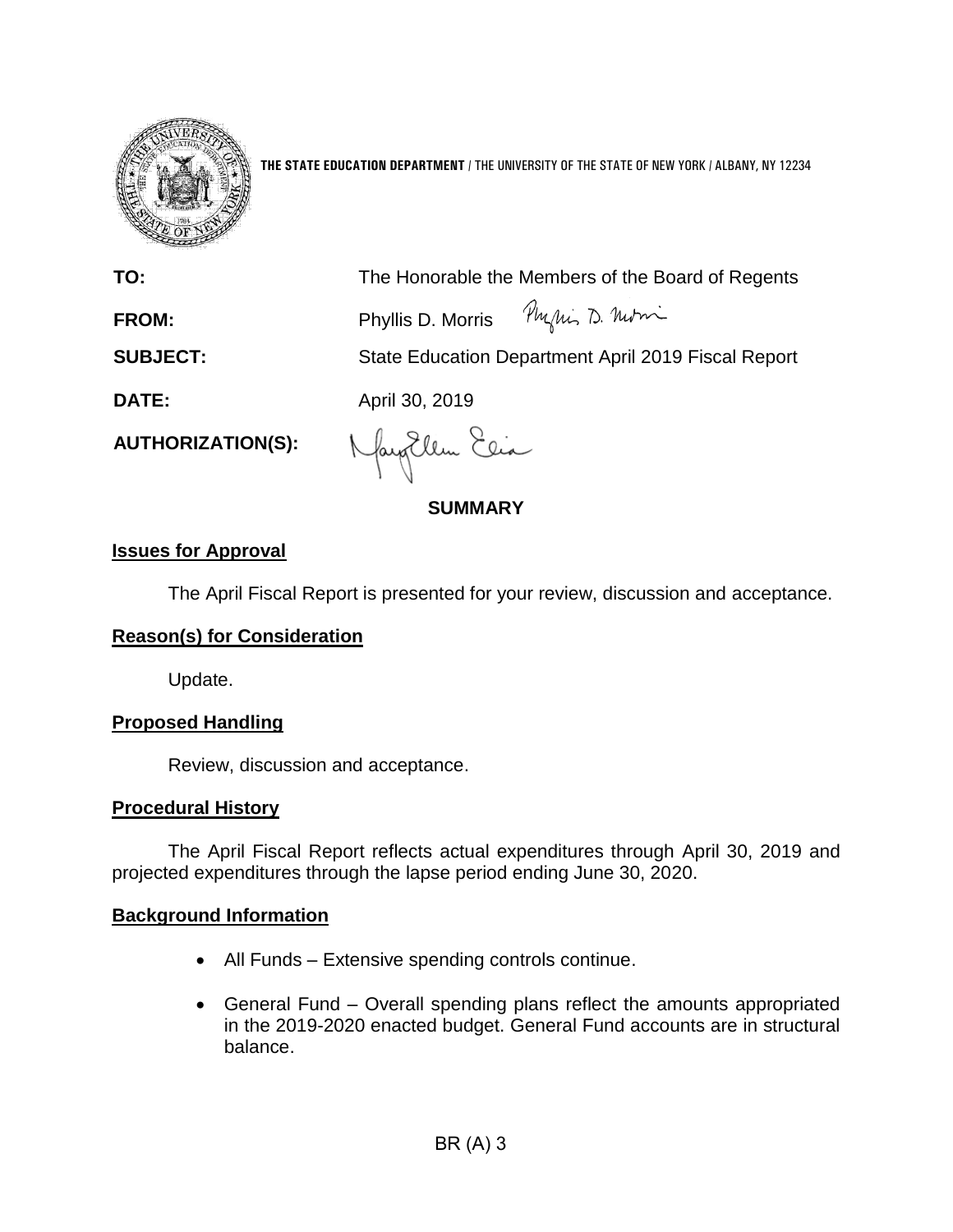- Special Revenue All revenue accounts are in structural balance on a current year basis and the accumulated negative balance in the Cultural Education Account is projected to end the fiscal year at a negative \$2.2 million.
- Federal This report reflects current year plans for two-year grant awards.

# **Recommendation**

I recommend that the Board of Regents accept the April 2019 State Education Department Fiscal Report as presented.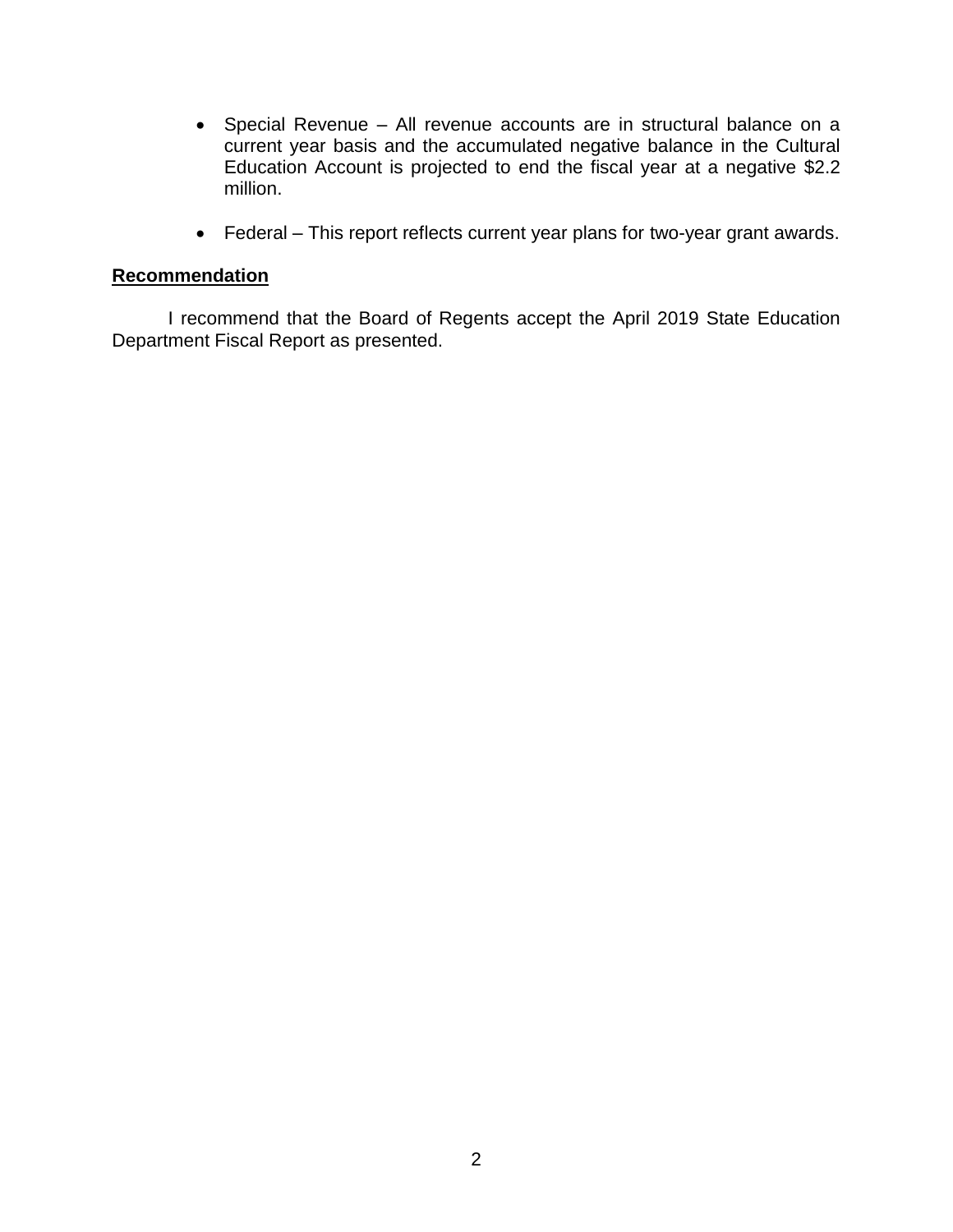### **STATE EDUCATION DEPARTMENT GRAND TOTALS FINANCIAL STATUS AS OF APRIL 30, 2019**

*For State Fiscal Year 2019-20*

|                                                                                                                               |          | (1)                             | (2)                               | (3)                                             | (4)                                          | (5)                                                   | (6)                                              | (7)                                                   | (8)                                              | (9)<br>Cumulative                                |
|-------------------------------------------------------------------------------------------------------------------------------|----------|---------------------------------|-----------------------------------|-------------------------------------------------|----------------------------------------------|-------------------------------------------------------|--------------------------------------------------|-------------------------------------------------------|--------------------------------------------------|--------------------------------------------------|
|                                                                                                                               |          | Available<br>Funds<br>on 4/1/19 | 2019-2020<br>Projected<br>Revenue | Cumulative<br>Projected<br>Revenue<br>2019-2020 | Actual<br>Expenditures<br>Through<br>4/30/19 | Projected<br>Expenditures<br>to Program<br>Period End | Total<br>Expenditures<br>Actual and<br>Projected | 2019-2020<br>Projected<br>Revenue vs.<br>Expenditures | Projected<br>Structural<br>Balance<br>at 3/31/20 | Projected<br>Balance<br>at Program<br>Period End |
| <b>GENERAL FUND</b>                                                                                                           |          |                                 |                                   |                                                 |                                              |                                                       |                                                  |                                                       |                                                  |                                                  |
| <b>Personal Service</b>                                                                                                       |          | $\mathbf 0$                     | 31,471,146                        | 31,471,146                                      | 1,307,820                                    | 30,163,326                                            | 31,471,146                                       | 0                                                     | 0                                                | $\mathbf 0$                                      |
| Nonpersonal Service                                                                                                           |          | $\pmb{0}$                       | 28,265,854                        | 28,265,854                                      | 109,094                                      | 28,156,760                                            | 28,265,854                                       | 0                                                     | 0                                                | $\pmb{0}$                                        |
|                                                                                                                               | Subtotal | $\mathbf{0}$                    | 59,737,000                        | 59,737,000                                      | 1,416,914                                    | 58,320,086                                            | 59,737,000                                       | $\mathbf{0}$                                          | $\mathbf{0}$                                     | $\overline{0}$                                   |
| <b>SPECIAL REVENUE</b>                                                                                                        |          |                                 |                                   |                                                 |                                              |                                                       |                                                  |                                                       |                                                  |                                                  |
| All Accounts                                                                                                                  | Subtotal | 65,219,873                      | 157,205,364                       | 222,425,237                                     | 10,159,316                                   | 155,807,016                                           | 165,966,332                                      | $(8,760,968)$ (a)                                     | 4,459,056                                        | 56,458,905                                       |
| <b>FEDERAL FUNDS</b><br>October-September Programs<br><b>Personal Service</b><br>Fringe/Indirect Costs<br>Nonpersonal Service |          | N/A<br>N/A<br>N/A               | N/A<br>N/A<br>N/A                 | 52,496,940<br>43,961,992<br>24,976,464          | 21,235,865<br>16,730,628<br>6,361,244        | 31,261,075<br>27,231,364<br>18,615,220                | 52,496,940<br>43,961,992<br>24,976,464           | N/A<br>N/A<br>N/A                                     | N/A<br>N/A<br>N/A                                | N/A<br>N/A<br>N/A                                |
|                                                                                                                               | Subtotal | N/A                             | N/A                               | 121,435,396                                     | 44,327,736                                   | 77,107,660                                            | 121,435,396                                      | N/A                                                   | N/A                                              | N/A                                              |
| July-June Programs<br><b>Personal Service</b>                                                                                 |          | N/A                             | N/A                               | 35,457,865                                      | 31,434,321                                   | 4,023,544                                             | 35,457,865                                       | N/A                                                   | N/A                                              | N/A                                              |
| Fringe/Indirect Costs                                                                                                         |          | N/A                             | N/A                               | 29,287,833                                      | 20,151,250                                   | 9,136,583                                             | 29,287,833                                       | N/A                                                   | N/A                                              | N/A                                              |
| Nonpersonal Service                                                                                                           |          | N/A                             | N/A                               | 38,093,560                                      | 13,724,519                                   | 24,369,041                                            | 38,093,560                                       | N/A                                                   | N/A                                              | N/A                                              |
|                                                                                                                               | Subtotal | N/A                             | N/A                               | 102,839,258                                     | 65,310,090                                   | 37,529,168                                            | 102,839,258                                      | N/A                                                   | N/A                                              | N/A                                              |
| Federal Cost Recovery                                                                                                         |          |                                 |                                   |                                                 |                                              |                                                       |                                                  |                                                       |                                                  |                                                  |
| <b>Personal Service</b>                                                                                                       |          | N/A                             | N/A                               | 6,700,000                                       | $\pmb{0}$                                    | 6,700,000                                             | 6,700,000                                        | N/A                                                   | N/A                                              | N/A                                              |
| Fringe/Indirect Costs                                                                                                         |          | N/A                             | N/A                               | 4,084,320<br>15,680                             | 0                                            | 4,084,320                                             | 4,084,320                                        | N/A                                                   | N/A                                              | N/A                                              |
| Nonpersonal Service                                                                                                           | Subtotal | N/A<br>N/A                      | N/A<br>N/A                        | 10,800,000                                      | $\mathbf 0$<br>$\mathbf 0$                   | 15,680<br>10,800,000                                  | 15,680<br>10,800,000                             | N/A<br>N/A                                            | N/A<br>N/A                                       | N/A<br>N/A                                       |
| <b>GRAND TOTALS</b>                                                                                                           |          | N/A                             | N/A                               | 506.436.891                                     | 121.214.057                                  | 328.763.929                                           | 449.977.986                                      | N/A                                                   | N/A                                              | N/A                                              |

(a) This imbalance is the result of the use of prior year funds to meet current year one-time obligations.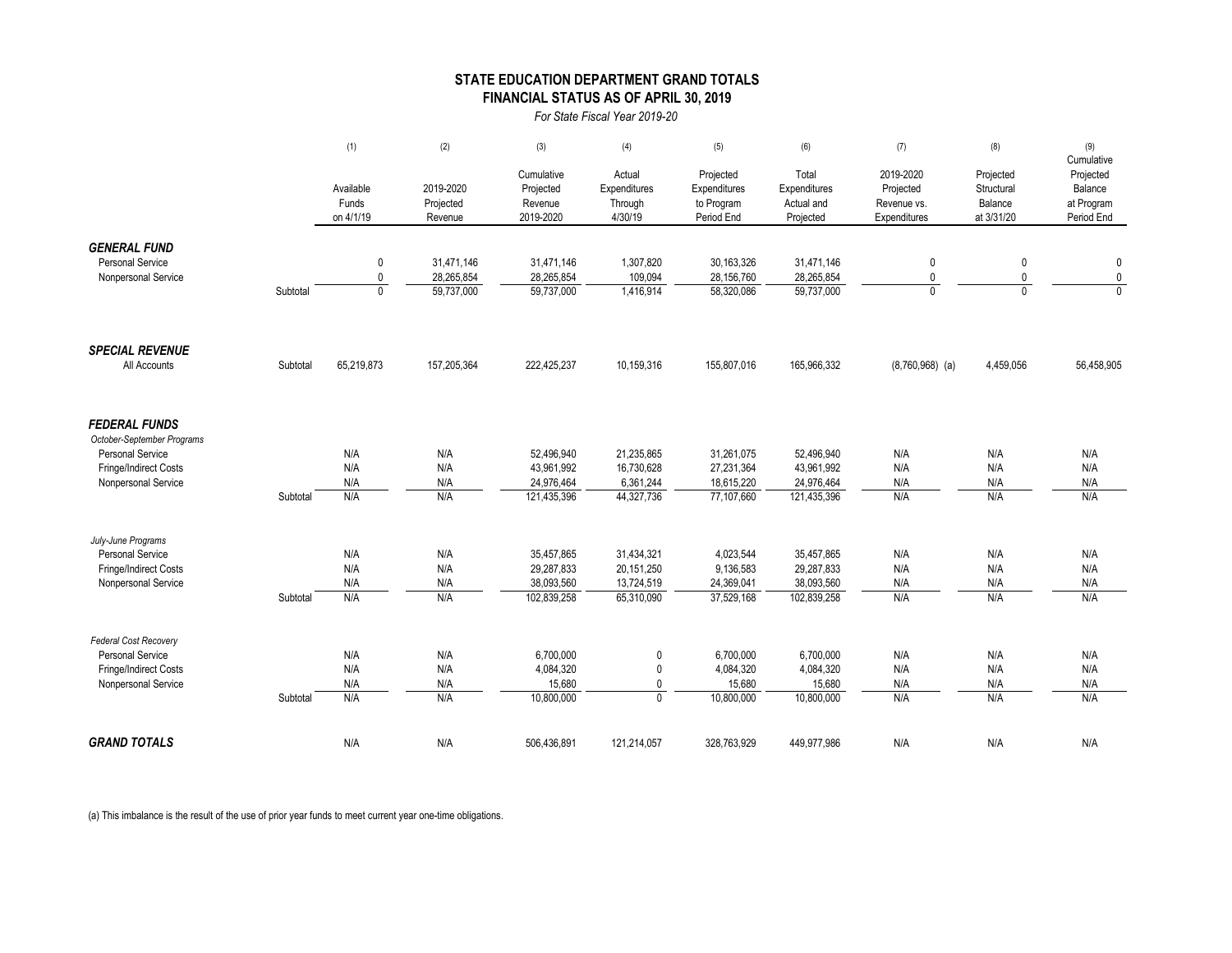### **FINANCIAL STATUS AS OF APRIL 30, 2019 ADULT CAREER AND CONTINUING EDUCATION SERVICES**

#### *For State Fiscal Year 2019-20*

|                                                       |          | (1)                             | (2)                               | (3)                                             | (4)                                          | (5)                                                   | (6)                                              | (7)                                                   | (8)                                              | (9)<br>Cumulative                                |
|-------------------------------------------------------|----------|---------------------------------|-----------------------------------|-------------------------------------------------|----------------------------------------------|-------------------------------------------------------|--------------------------------------------------|-------------------------------------------------------|--------------------------------------------------|--------------------------------------------------|
|                                                       |          | Available<br>Funds<br>on 4/1/19 | 2019-2020<br>Projected<br>Revenue | Cumulative<br>Projected<br>Revenue<br>2019-2020 | Actual<br>Expenditures<br>Through<br>4/30/19 | Projected<br>Expenditures<br>to Program<br>Period End | Total<br>Expenditures<br>Actual and<br>Projected | 2019-2020<br>Projected<br>Revenue vs.<br>Expenditures | Projected<br>Structural<br>Balance<br>at 3/31/20 | Projected<br>Balance<br>at Program<br>Period End |
| <b>GENERAL FUND</b>                                   |          |                                 |                                   |                                                 |                                              |                                                       |                                                  |                                                       |                                                  |                                                  |
| <b>Personal Service</b>                               |          | 0                               | 790,257                           | 790,257                                         | 50,086                                       | 740,171                                               | 790,257                                          | 0                                                     |                                                  | 0                                                |
| Nonpersonal Service                                   |          | 0                               | 3,415,743                         | 3,415,743                                       | 13,184                                       | 3,402,559                                             | 3,415,743                                        | $\mathbf{0}$                                          | $\Omega$                                         | 0                                                |
|                                                       | Subtotal | $\Omega$                        | 4,206,000                         | 4,206,000                                       | 63,270                                       | 4,142,730                                             | 4,206,000                                        | $\Omega$                                              | $\Omega$                                         | $\Omega$                                         |
| <b>FEDERAL FUNDS</b>                                  |          |                                 |                                   |                                                 |                                              |                                                       |                                                  |                                                       |                                                  |                                                  |
| October-September Programs<br><b>Personal Service</b> |          | N/A                             | N/A                               | 45,884,936                                      | 17,440,316                                   | 28,444,620                                            | 45,884,936                                       | N/A                                                   | N/A                                              | N/A                                              |
| Fringe/Indirect Costs                                 |          | N/A                             | N/A                               | 39,681,292                                      | 14,123,421                                   | 25,557,871                                            | 39,681,292                                       | N/A                                                   | N/A                                              | N/A                                              |
| Nonpersonal Service                                   |          | N/A                             | N/A                               | 19,500,000                                      | 6,065,319                                    | 13,434,681                                            | 19,500,000                                       | N/A                                                   | N/A                                              | N/A                                              |
|                                                       | Subtotal | N/A                             | N/A                               | 105,066,228                                     | 37,629,055                                   | 67,437,173                                            | 105,066,228                                      | N/A                                                   | N/A                                              | N/A                                              |
| July-June Programs                                    |          |                                 |                                   |                                                 |                                              |                                                       |                                                  |                                                       |                                                  |                                                  |
| <b>Personal Service</b>                               |          | N/A                             | N/A                               | 1,150,000                                       | 0                                            | 1,150,000                                             | 1,150,000                                        | N/A                                                   | N/A                                              | N/A                                              |
| Fringe/Indirect Costs                                 |          | N/A                             | N/A                               | 925,520                                         | 0                                            | 925,520                                               | 925,520                                          | N/A                                                   | N/A                                              | N/A                                              |
| Nonpersonal Service                                   |          | N/A                             | N/A                               | 4,607,257                                       | 731,008                                      | 3,876,249                                             | 4,607,257                                        | N/A                                                   | N/A                                              | N/A                                              |
|                                                       | Subtotal | N/A                             | N/A                               | 6,682,777                                       | 731,008                                      | 5,951,769                                             | 6,682,777                                        | N/A                                                   | N/A                                              | N/A                                              |
| <b>SPECIAL REVENUE</b>                                |          |                                 |                                   |                                                 |                                              |                                                       |                                                  |                                                       |                                                  |                                                  |
| Workers' Compensation                                 |          | 31,184                          | 69,852 (b)                        | 101,036                                         | 4,997                                        | 53,003                                                | 58,000                                           | 11,852                                                | 11,852                                           | 43,036                                           |
| Social Security                                       |          | $0$ (a)                         | 209,379                           | 209,379                                         | $\mathbf{0}$                                 | 209,379                                               | 209,379                                          | 0                                                     | $\Omega$                                         |                                                  |
| Proprietary - Supervision                             |          | 3,087,137                       | 4,284,470                         | 7,371,607                                       | 186,246                                      | 3,980,565                                             | 4,166,810 (e)                                    | 117,660                                               | 189,660                                          | 3,204,797                                        |
| Proprietary - Tuition Reimbursement                   |          | 4,978,681                       | 384,967 (c)                       | 5,363,648                                       |                                              | 450,000                                               | 450,000                                          | $(65,033)$ (g)                                        | 134,967                                          | 4,913,648 (d)                                    |
| High School Equivalency (GED)                         |          | 1.352.024                       | 155.000                           | 1.507.024                                       |                                              | 169.000                                               | 169,000 (f)                                      | $(14,000)$ (g)                                        |                                                  | 1,338,024                                        |

(a) This is a reimbursable account. Carry-in balances are not reported for reimbursable accounts since these balances will ultimately be zero (allowing for processing time).

(b) A sweep of \$32,000 is anticipated against this account pursuant to the enacted State budget.

(c) A sweep of \$23,000 is anticipated against this account pursuant to the enacted State budget.

(d) Funds are earmarked to provide financial protection for students who attend licensed proprietary schools in the event of a school closing.

(e) Includes a one-time technology purchase of \$32,000.

(f) Includes a one-time technology purchase of \$14,000.

(g) This imbalance is the result of the use of prior year funds to meet current year one-time obligations.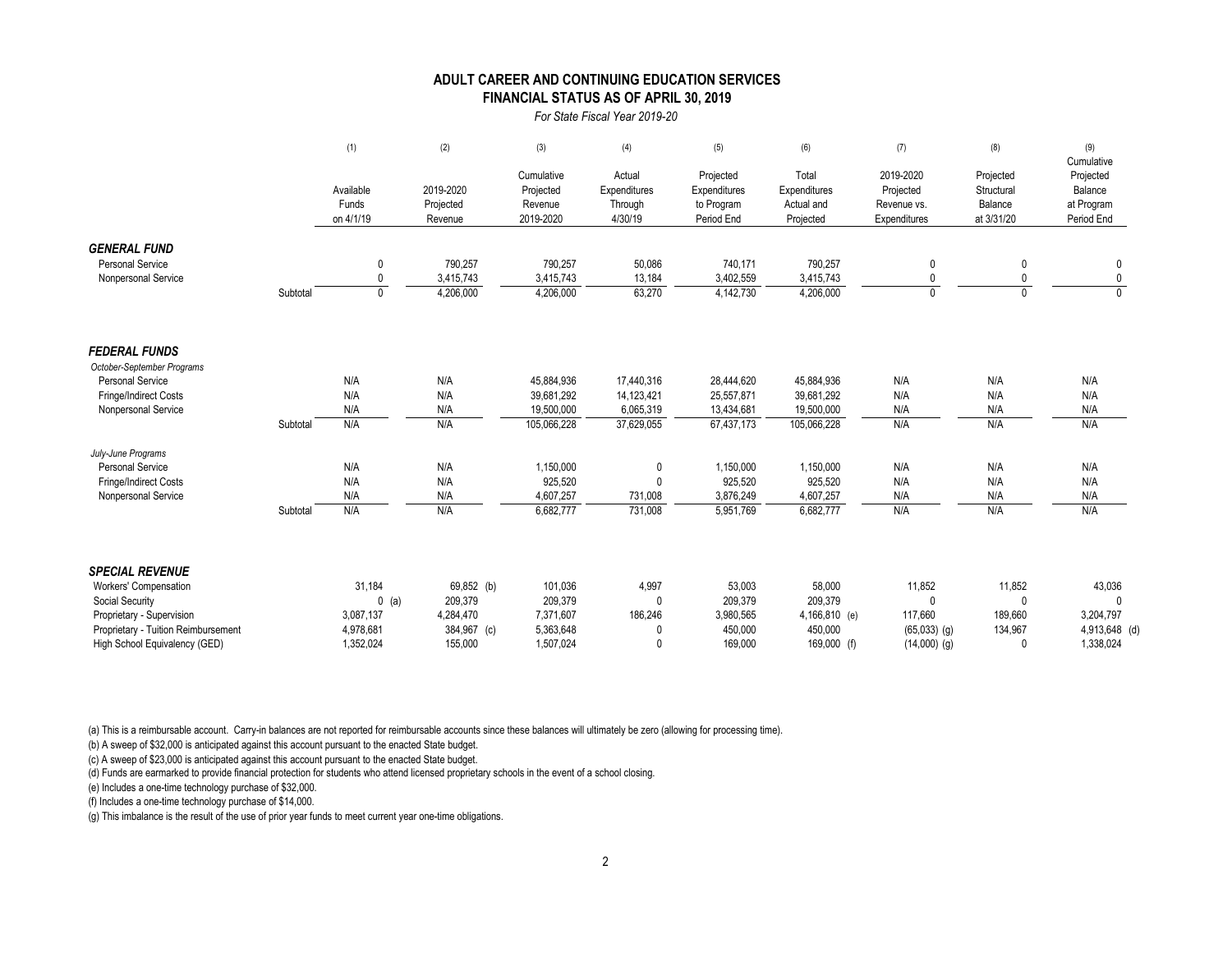#### **FINANCIAL STATUS AS OF APRIL 30, 2019 PROFESSIONS**

*For State Fiscal Year 2019-20*

|                                                     | (1)                             | (2)                               | (3)                                             | (4)                                          | (5)                                                   | (6)                                              | (7)                                                   | (8)                                              | (9)<br>Cumulative                                |
|-----------------------------------------------------|---------------------------------|-----------------------------------|-------------------------------------------------|----------------------------------------------|-------------------------------------------------------|--------------------------------------------------|-------------------------------------------------------|--------------------------------------------------|--------------------------------------------------|
|                                                     | Available<br>Funds<br>on 4/1/19 | 2019-2020<br>Projected<br>Revenue | Cumulative<br>Projected<br>Revenue<br>2019-2020 | Actual<br>Expenditures<br>Through<br>4/30/19 | Projected<br>Expenditures<br>to Program<br>Period End | Total<br>Expenditures<br>Actual and<br>Projected | 2019-2020<br>Projected<br>Revenue vs.<br>Expenditures | Projected<br>Structural<br>Balance<br>at 3/31/20 | Projected<br>Balance<br>at Program<br>Period End |
| <b>SPECIAL REVENUE</b><br>Office of the Professions | 34,605,621                      | 54,700,000 (a)                    | 89,305,621                                      | 2,876,571                                    | 50,106,520                                            | 52,983,091<br>(c)                                | 1,716,909                                             | 2,537,857                                        | 36,322,530                                       |
| <b>E-Licensing Project</b>                          | 9,012,441                       |                                   | 9,012,441                                       | 58,486                                       | 8,953,955                                             | 9,012,441                                        | $(9,012,441)$ (b)                                     |                                                  |                                                  |

(a) A sweep of \$2,777,000 is anticipated against this account pursuant to the enacted State budget.

(b) This imbalance is the result of the use of prior year funds to meet current year one-time obligations.

(c) Includes a one-time technology purchase of \$88,000.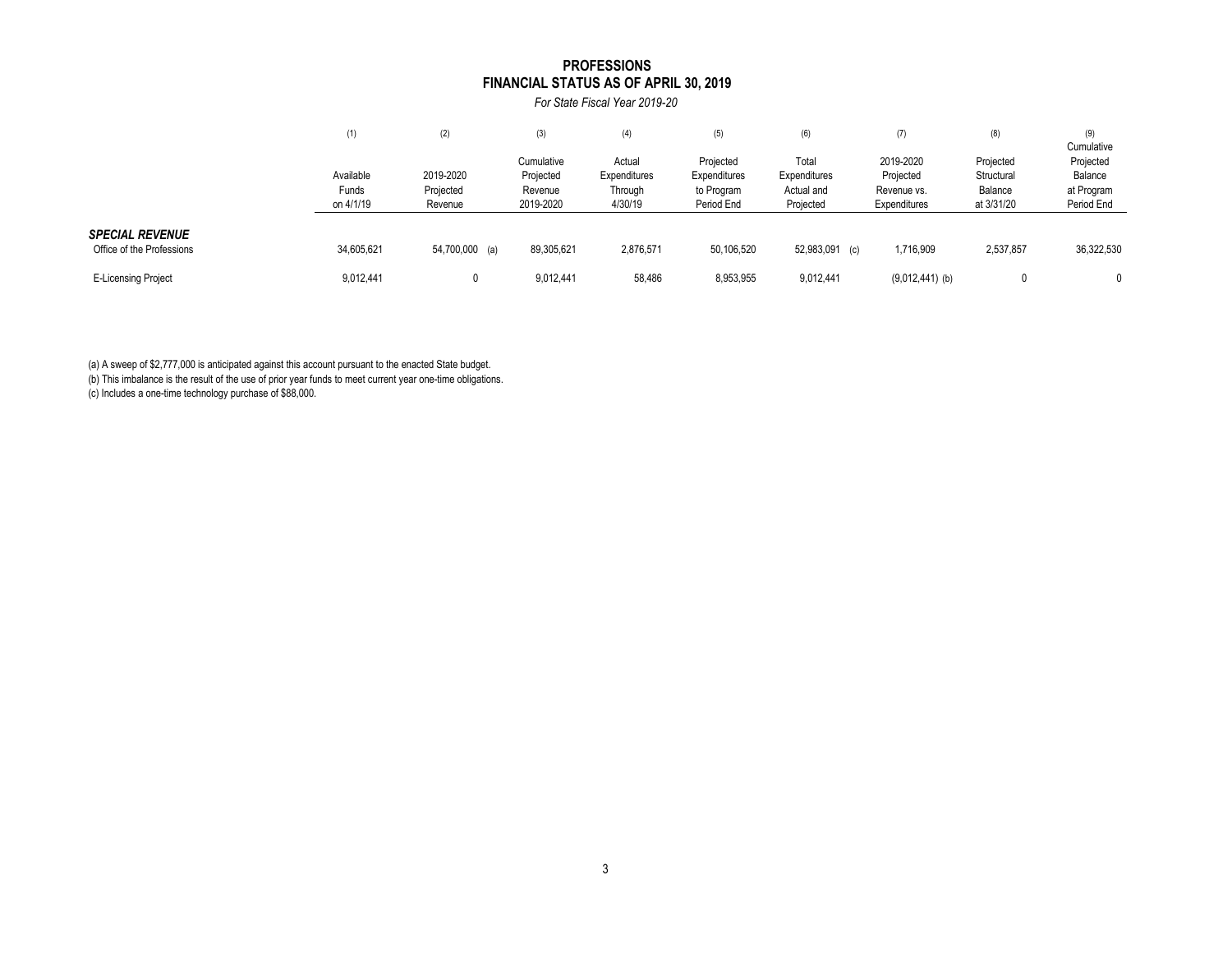### **HIGHER EDUCATION FINANCIAL STATUS AS OF APRIL 30, 2019**

*For State Fiscal Year 2019-20*

|                                                      |          | (1)                             | (2)                               | (3)                                             | (4)                                          | (5)                                                   | (6)                                              | (7)                                                   | (8)                                              | (9)<br>Cumulative                                |
|------------------------------------------------------|----------|---------------------------------|-----------------------------------|-------------------------------------------------|----------------------------------------------|-------------------------------------------------------|--------------------------------------------------|-------------------------------------------------------|--------------------------------------------------|--------------------------------------------------|
|                                                      |          | Available<br>Funds<br>on 4/1/19 | 2019-2020<br>Projected<br>Revenue | Cumulative<br>Projected<br>Revenue<br>2019-2020 | Actual<br>Expenditures<br>Through<br>4/30/19 | Projected<br>Expenditures<br>to Program<br>Period End | Total<br>Expenditures<br>Actual and<br>Projected | 2019-2020<br>Projected<br>Revenue vs.<br>Expenditures | Projected<br>Structural<br>Balance<br>at 3/31/20 | Projected<br>Balance<br>at Program<br>Period End |
| <b>GENERAL FUND</b>                                  |          |                                 |                                   |                                                 |                                              |                                                       |                                                  |                                                       |                                                  |                                                  |
| <b>Personal Service</b><br>Nonpersonal Service       |          | 0                               | 2,715,800<br>5,445,200            | 2,715,800<br>5,445,200                          | 156,832<br>89,630                            | 2,558,968<br>5,355,570                                | 2,715,800<br>5,445,200                           | 0                                                     | 0                                                | 0<br>0                                           |
|                                                      | Subtotal | $\Omega$                        | 8,161,000                         | 8,161,000                                       | 246,462                                      | 7,914,538                                             | 8,161,000                                        | $\Omega$                                              | 0                                                | $\Omega$                                         |
| <b>FEDERAL FUNDS</b><br>July-June Programs           |          |                                 |                                   |                                                 |                                              |                                                       |                                                  |                                                       |                                                  |                                                  |
| <b>Personal Service</b>                              |          | N/A                             | N/A                               | 729,376                                         | 475,300                                      | 254,076                                               | 729,376                                          | N/A                                                   | N/A                                              | N/A                                              |
| Fringe/Indirect Costs                                |          | N/A                             | N/A                               | 197,176                                         | 135,479                                      | 61,697                                                | 197,176                                          | N/A                                                   | N/A                                              | N/A                                              |
| Nonpersonal Service                                  |          | N/A                             | N/A                               | 277,997                                         | 66,163                                       | 211,834                                               | 277,997                                          | N/A                                                   | N/A                                              | N/A                                              |
|                                                      | Subtotal | N/A                             | N/A                               | 1,204,549                                       | 676,942                                      | 527,607                                               | 1,204,549                                        | N/A                                                   | N/A                                              | N/A                                              |
| <b>SPECIAL REVENUE</b>                               |          |                                 |                                   |                                                 |                                              |                                                       |                                                  |                                                       |                                                  |                                                  |
| Office of Teacher Certification                      |          | 7,231,395                       | 6,300,000                         | 13,531,395                                      | 481,652                                      | 5,902,721                                             | $6,384,373$ (a)                                  | $(84,373)$ (b)                                        | 146,731                                          | 7,147,022                                        |
| Interstate Reciprocity for Postsecondary Distance Ed |          | 1,283,729                       | 1,332,000                         | 2,615,729                                       | 30,133                                       | 1,187,665                                             | 1,217,798 (c)                                    | 114,202                                               | 118,202                                          | 1,397,931                                        |
| Institutional Accreditation                          |          | 421,082                         | 420,000                           | 841,082                                         | 0                                            | 414,009                                               | 414,009                                          | 5,991                                                 | 5,991                                            | 427,073                                          |

(a) Includes a one-time technology purchase of \$127,000.

(b) This imbalance is the result of the use of prior year funds to meet current year one-time obligations.

(c) Includes a one-time technology purchase of \$4,000.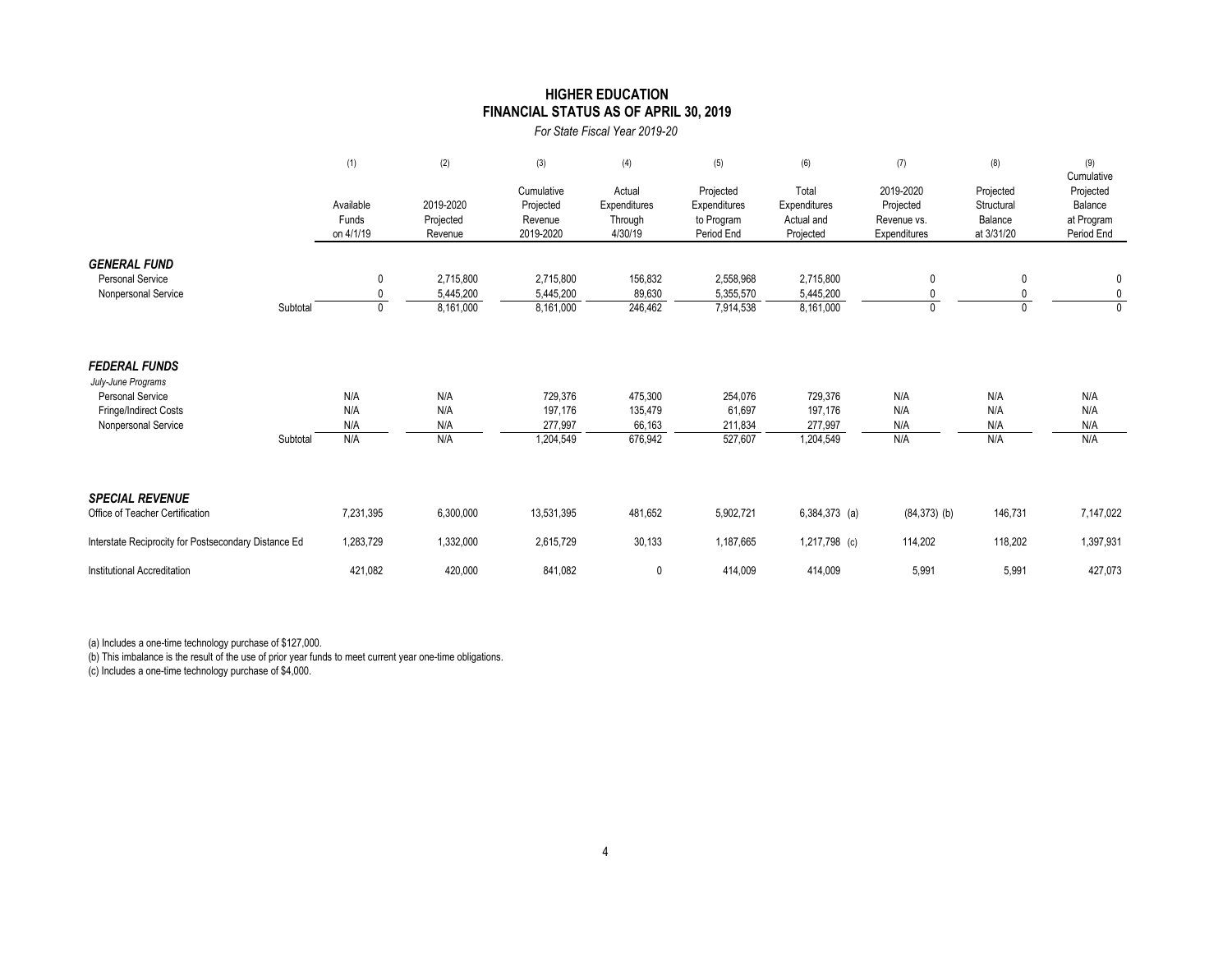### **OFFICE OF P-12 FINANCIAL STATUS AS OF APRIL 30, 2019**

*For State Fiscal Year 2019-20*

|                                                                       |          | (1)                             | (2)                                    | (3)                                             | (4)                                          | (5)                                                   | (6)                                              | (7)                                                   | (8)                                              | (9)<br>Cumulative                                |
|-----------------------------------------------------------------------|----------|---------------------------------|----------------------------------------|-------------------------------------------------|----------------------------------------------|-------------------------------------------------------|--------------------------------------------------|-------------------------------------------------------|--------------------------------------------------|--------------------------------------------------|
|                                                                       |          | Available<br>Funds<br>on 4/1/19 | 2019-2020<br>Projected<br>Revenue      | Cumulative<br>Projected<br>Revenue<br>2019-2020 | Actual<br>Expenditures<br>Through<br>4/30/19 | Projected<br>Expenditures<br>to Program<br>Period End | Total<br>Expenditures<br>Actual and<br>Projected | 2019-2020<br>Projected<br>Revenue vs.<br>Expenditures | Projected<br>Structural<br>Balance<br>at 3/31/20 | Projected<br>Balance<br>at Program<br>Period End |
| <b>GENERAL FUND</b><br><b>Personal Service</b><br>Nonpersonal Service | Subtotal | 0<br>0<br>$\mathbf{0}$          | 21,188,089<br>16,847,911<br>38,036,000 | 21,188,089<br>16,847,911<br>38,036,000          | 896,090<br>1,076<br>897,166                  | 20,291,999<br>16,846,835<br>37,138,834                | 21,188,089<br>16,847,911<br>38,036,000           | 0<br>$\mathbf{0}$<br>$\mathbf{0}$                     | 0<br>0<br>0                                      | 0<br>0<br>$\mathbf{0}$                           |
| <b>FEDERAL FUNDS</b><br>October-September Programs                    |          |                                 |                                        |                                                 |                                              |                                                       |                                                  |                                                       |                                                  |                                                  |
| <b>Personal Service</b>                                               |          | N/A                             | N/A                                    | 3,786,786                                       | 1,990,373                                    | 1,796,413                                             | 3,786,786                                        | N/A                                                   | N/A                                              | N/A                                              |
| Fringe/Indirect Costs                                                 |          | N/A                             | N/A                                    | 3,221,132                                       | 1,572,370                                    | 1,648,762                                             | 3,221,132                                        | N/A                                                   | N/A                                              | N/A                                              |
| Nonpersonal Service                                                   | Subtotal | N/A<br>N/A                      | N/A<br>N/A                             | 3,364,559<br>10,372,477                         | 156,803<br>3,719,546                         | 3,207,756<br>6,652,931                                | 3,364,559<br>10,372,477                          | N/A<br>N/A                                            | N/A<br>N/A                                       | N/A<br>N/A                                       |
| July-June Programs                                                    |          |                                 |                                        |                                                 |                                              |                                                       |                                                  |                                                       |                                                  |                                                  |
| <b>Personal Service</b>                                               |          | N/A                             | N/A                                    | 28,397,701                                      | 27,219,415                                   | 1,178,286                                             | 28,397,701                                       | N/A                                                   | N/A                                              | N/A                                              |
| Fringe/Indirect Costs                                                 |          | N/A                             | N/A                                    | 28, 165, 137                                    | 20,015,771                                   | 8,149,366                                             | 28,165,137                                       | N/A                                                   | N/A                                              | N/A                                              |
| Nonpersonal Service                                                   | Subtotal | N/A<br>N/A                      | N/A<br>N/A                             | 32,860,806<br>89,423,644                        | 12,797,925<br>60,033,111                     | 20,062,881<br>29,390,533                              | 32,860,806<br>89,423,644                         | N/A<br>N/A                                            | N/A<br>N/A                                       | N/A<br>N/A                                       |
| <b>SPECIAL REVENUE</b>                                                |          |                                 |                                        |                                                 |                                              |                                                       |                                                  |                                                       |                                                  |                                                  |
| State School for the Blind at Batavia                                 |          | $0$ (a)                         | 10,020,000                             | 10,020,000                                      | 620,475                                      | 9,399,525                                             | 10,020,000                                       | $\mathbf 0$                                           | 0                                                | 0                                                |
| State School for the Deaf at Rome                                     |          | $0$ (a)                         | 9,641,000                              | 9,641,000                                       | 441,443                                      | 9,199,557                                             | 9,641,000                                        | $\mathbf 0$                                           | 0                                                | 0                                                |

(a) This is a reimbursable account. Carry-in balances are not reported for reimbursable accounts since these balances will ultimately be zero (allowing for processing time).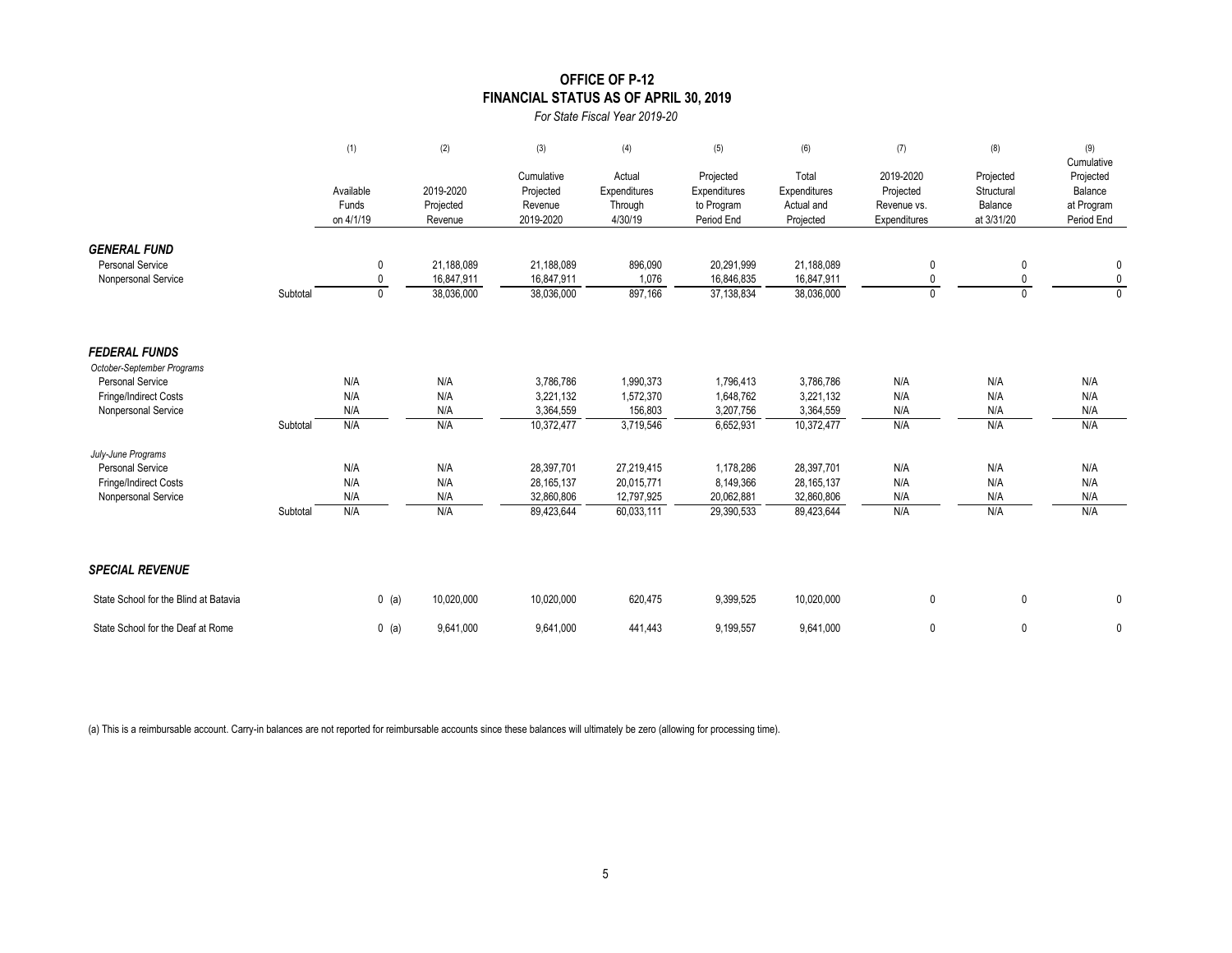#### **FINANCIAL STATUS AS OF APRIL 30, 2019 CULTURAL EDUCATION**

*For State Fiscal Year 2019-20*

|                                                                                                                                                                                                                                                                                                                                        |          | (1)                                                                                              | (2)                                                                                                    | (3)                                                                                                  | (4)                                                                               | (5)                                                                                                | (6)                                                                                                | (7)                                                                                                      | (8)                                                                                        | (9)                                                                                            |
|----------------------------------------------------------------------------------------------------------------------------------------------------------------------------------------------------------------------------------------------------------------------------------------------------------------------------------------|----------|--------------------------------------------------------------------------------------------------|--------------------------------------------------------------------------------------------------------|------------------------------------------------------------------------------------------------------|-----------------------------------------------------------------------------------|----------------------------------------------------------------------------------------------------|----------------------------------------------------------------------------------------------------|----------------------------------------------------------------------------------------------------------|--------------------------------------------------------------------------------------------|------------------------------------------------------------------------------------------------|
|                                                                                                                                                                                                                                                                                                                                        |          | Available<br>Funds<br>on 4/1/19                                                                  | 2019-2020<br>Projected<br>Revenue                                                                      | Cumulative<br>Projected<br>Revenue<br>2019-2020                                                      | Actual<br>Expenditures<br>Through<br>4/30/19                                      | Projected<br>Expenditures<br>to Program<br>Period End                                              | Total<br>Expenditures<br>Actual and<br>Projected                                                   | 2019-2020<br>Projected<br>Revenue vs.<br>Expenditures                                                    | Projected<br>Structural<br>Balance<br>at 3/31/20                                           | Cumulative<br>Projected<br>Balance<br>at Program<br>Period End                                 |
| <b>GENERAL FUND</b><br><b>Personal Service</b><br>Nonpersonal Service                                                                                                                                                                                                                                                                  | Subtotal | 0<br>$\mathbf{0}$<br>$\Omega$                                                                    | 388,000<br>305,000<br>693,000                                                                          | 388,000<br>305,000<br>693,000                                                                        | 25,848<br>3,818<br>29,666                                                         | 362,152<br>301,182<br>663,334                                                                      | 388,000<br>305,000<br>693,000                                                                      | 0<br>0<br>$\Omega$                                                                                       | 0<br>0<br>$\Omega$                                                                         | 0<br>$\mathbf 0$<br>$\Omega$                                                                   |
| <b>FEDERAL FUNDS</b><br>October-September Programs<br><b>Personal Service</b><br>Fringe/Indirect Costs<br>Nonpersonal Service                                                                                                                                                                                                          | Subtotal | N/A<br>N/A<br>N/A<br>N/A                                                                         | N/A<br>N/A<br>N/A<br>N/A                                                                               | 2,825,218<br>1,059,568<br>2,111,905<br>5,996,691                                                     | 1,805,176<br>1,034,837<br>139,122<br>2,979,135                                    | 1,020,042<br>24,731<br>1,972,783<br>3,017,556                                                      | 2,825,218<br>1,059,568<br>2,111,905<br>5,996,691                                                   | N/A<br>N/A<br>N/A<br>N/A                                                                                 | N/A<br>N/A<br>N/A<br>N/A                                                                   | N/A<br>N/A<br>N/A<br>N/A                                                                       |
| <b>SPECIAL REVENUE</b><br><b>Cultural Education Account</b><br>Office of Cultural Education-Operations                                                                                                                                                                                                                                 |          | $(2, 171, 544)$ (a)                                                                              | 27,500,000                                                                                             | 25,328,456                                                                                           | 2,018,585                                                                         | 25,463,801                                                                                         | 27,482,386                                                                                         | 17,614                                                                                                   | 189,385                                                                                    | (2, 153, 930)                                                                                  |
| <b>Local Government Records</b><br>Management Improvement Fund<br>Records Management Program<br>Cultural Resource Survey Account<br><b>Education Museum Account</b><br><b>Education Archives Account</b><br><b>Education Library Account</b><br><b>Grants and Bequests</b><br>Archives Partnership Trust<br>Summer School for the Arts |          | $0$ (b)<br>340,176<br>$0$ (d)<br>288,899<br>32,025<br>160,651<br>103,997<br>85,754 (f)<br>72,162 | 3,380,972 (c)<br>1,800,000<br>9,179,934<br>280,000<br>11,790<br>40,000<br>50,000<br>554,000<br>692,000 | 3,380,972<br>2,140,176<br>9,179,934<br>568,899<br>43,815<br>200,651<br>153,997<br>639,754<br>764,162 | 191,970<br>139,678<br>145,499<br>14,373<br>0<br>16<br>$\mathbf{0}$<br>30,287<br>0 | 3,189,002<br>1,555,409<br>9,034,435<br>290,040<br>11,790<br>37,068<br>97,160<br>483,511<br>691,765 | 3,380,972<br>1,695,087<br>9,179,934<br>304,413<br>11,790<br>37,084<br>97,160<br>513,798<br>691,765 | 0<br>104,913<br>$\mathbf{0}$<br>$(24, 413)$ (e)<br>$\Omega$<br>2,916<br>$(47, 160)$ (e)<br>40,202<br>235 | $\mathbf 0$<br>189,513<br>0<br>587<br>$\mathbf{0}$<br>12,916<br>50,000<br>40,202<br>27,235 | $\Omega$<br>445,089<br>$\Omega$<br>264,486<br>32,025<br>163,567<br>56,837<br>125,956<br>72,397 |

(a) Adjusted to reflect the one-time cost of accelerated Fringe Benefit payments.

(b) The Local Government Records Management account carry-in is not reported because the revenue in this account supports both the administrative costs reported here and a larger Aid to Localities grant program, not reflec (c) A sweep of \$782,000 is anticipated against this account pursuant to the enacted State budget.

(d) This is a reimbursable account. Carry-in balances are not reported for reimbursable accounts since these balances will ultimately be zero (allowing for processing time).

(e) This imbalance is the result of the use of prior year funds to meet current year one-time obligations.

(f) Excludes endowment funds.